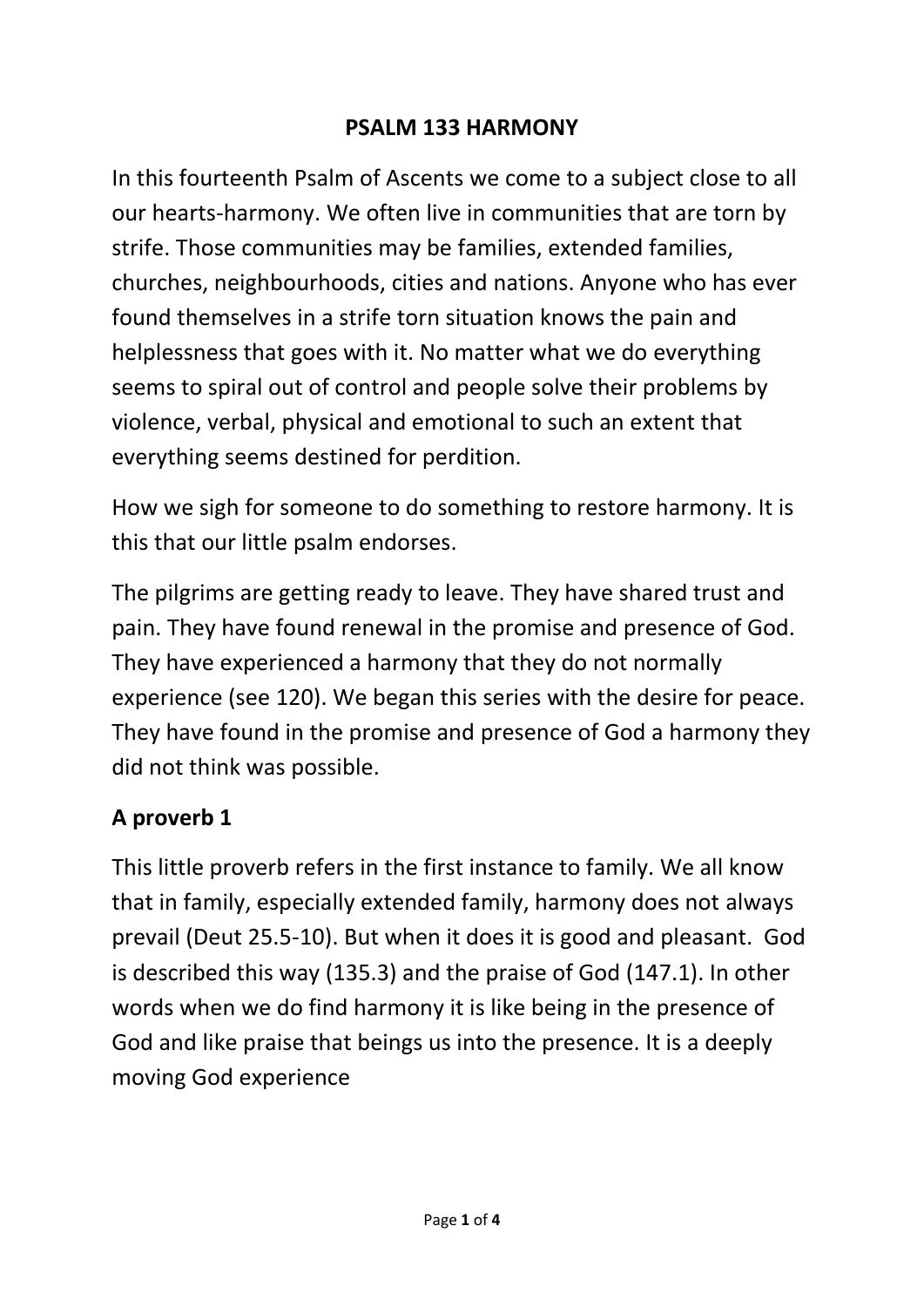### **A simile: oil 2**

So when the community lives together in harmony is the granting of a blessing and a rare gift. That rare gift bears comparison with the generous, even lavish, oil that is used in the chief priest's anointing (cf. Ex 29.7). The olive oil is the oil of healing, of restoring the skin and hair ravaged by heat and wind and age 2 Sam 12.20), and signifies the setting apart of king (1 Sam 10.1), priest (Lev 8.30), and prophet (Is 61.1).

The oil, flowing down in such generous proportion, is a sign of hospitality, joy and relatedness (Ps 23.5; 92.10; 141.5). Such hospitality and joy and being-in-relation are made holy in Aaron's anointing. The high priest is the bearer and symbol of God's hospitality to his people and the joy that brings.

So such harmony is a holy thing.

### **Another simile: dew 3**

When the community lives together in harmony it is like the blessing of moisture that falls on Hermon some 200kms from Jerusalem. It is as though the dew from Hermon covers the city in refreshing life that lays the dust and gives clear air.

The focus shifts here to the unity of the nation found in the worship centred in Zion. It is the worship in Zion that is like the dew and the blessing is the renewing and refreshing presence of the Lord. Here they find harmony in the Presence which is the true source of their life. The life that the Lord gives his people in their unity is the supreme family value. It is the greatest good. The presence of the God of steadfast love, truthfulness, righteousness justice, and mercy defines what makes human relationships, including family and the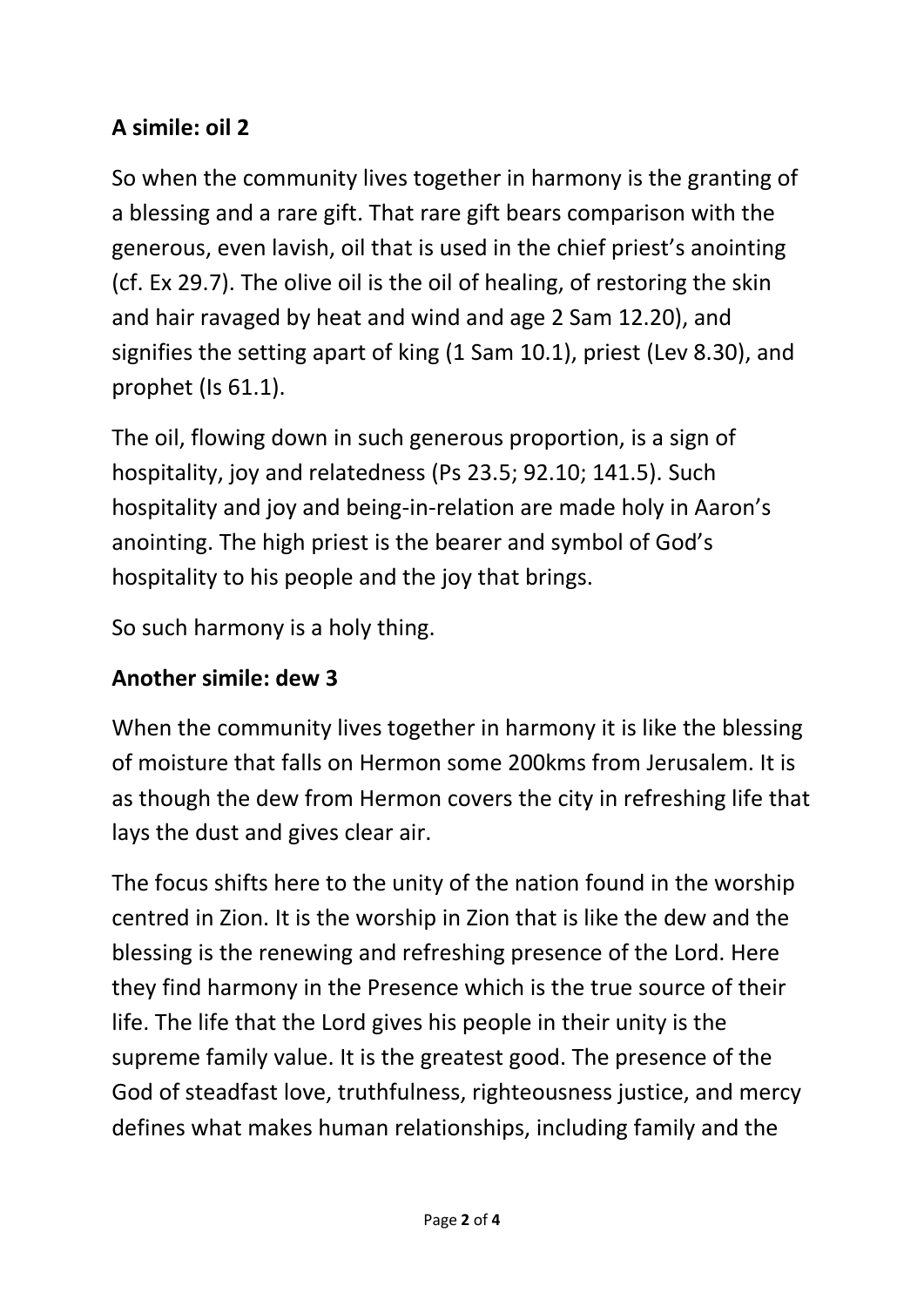church, healthy and vibrant. It is the presence that makes them transforms them and gives them life.

It is this life that God ordains for all, a life that like God's is for evermore. Life forevermore is a life in harmony with this sovereign God. This is God's blessing.

### **Further reflections**

This little Psalm begins with a perennial concern for ancient Israel and us; family values. They and we know the significance of family for society. It is the place where we learn and experience intimacy, love and growth or their counterparts, resentment, abuse and destructive behaviour.

Clearly v.1 emphasises that first role of the family. But vv. 2-3 go beyond it and put it in a larger context of God's relationship with his people. What that does is to make the family a significant and necessary part of God's purposes but it is in no way the defining institution of that purpose.

Jesus said much the same thing (Mk 3.35-36). The family must be defined by something bigger than itself; the larger family of God's people living under the sovereignty of God.

"The family is society in miniature, the place where we first and most deeply learn how to love and be loved, hate and be hated, help and be helped, abuse and be abused. It is not just a center of domestic serenity; since it involves power, it invites the abuse of power, and it is at that precise point that Jesus attacks it. His ideal is, contrary to Mediterranean and indeed most human familial reality, an open and equally accessible to all under God. It is the kingdom of God, and it negates that terrible abuse of power that is power's dark specter and lethal